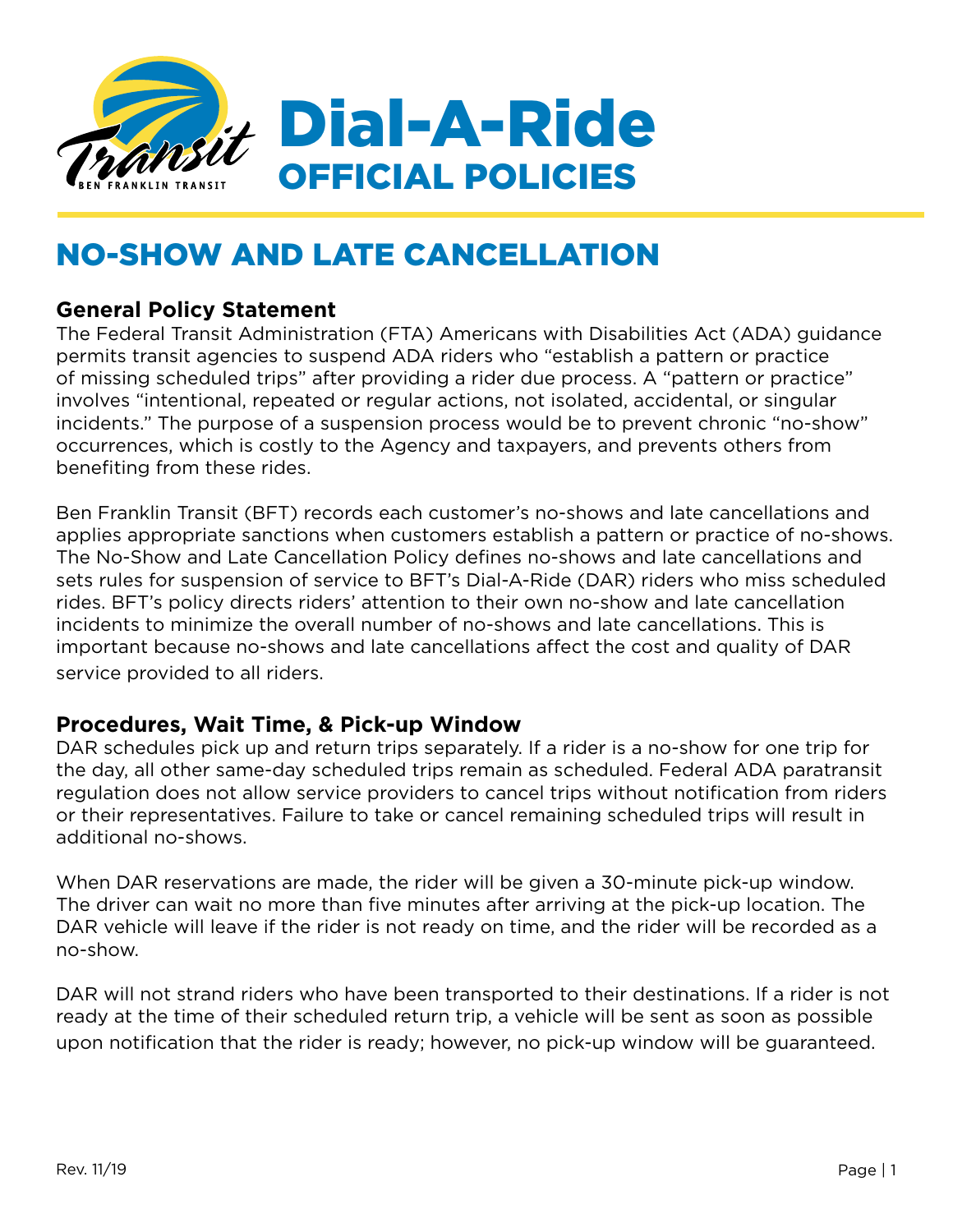## **About No-Shows**

A no-show is a trip that is not taken and has not been canceled prior to the scheduled pick-up time. If a rider is not ready within five minutes of the vehicle's arrival, as long as the driver arrives within the pick-up window, the rider will be charged with a no-show. A no-show occurs when:

- There has been no call by the rider (or the rider's representative) to cancel the scheduled trip time, AND
- The vehicle arrives at the scheduled location within the 30-minute window, AND
- The driver cannot reasonably see the customer approaching the vehicle after waiting five minutes, AND
- The BFT Dispatch office is contacted to verify that the driver is at the correct location.

A no-show may also be charged when:

• The driver arrives and the rider cancels his/her ride at that time.

FTA permits transit agencies to count late cancellations as no-shows for trips canceled less than one hour prior to the scheduled pick-up time.

No-shows for reasons that are beyond the rider's control will not be counted. Examples of excused no-shows may include, but are not limited to:

- Family emergency
- Illness that prevents the rider from calling to cancel
- Personal Care Attendant (PCA) or another party who didn't arrive on time to assist the rider
- Rider was inside calling to check the ride status and was on hold for an extended time
- Rider's appointment ran long and did not provide opportunity to cancel in a timely manner
- Rider's mobility aid failed
- Appointment canceled or delayed for reasons that are not the rider's fault
- Natural disasters (e.g., flood, earthquake, etc.)
- BFT error; staff did not note the cancellation request or rider just realized that staff scheduled the trip inconsistently with the rider's request
- Vehicle arrival past the scheduled pick-up window.

Repeated failures to take scheduled trips, regardless of the reason, are subject to review.

Trips can be canceled daily until 9:30 p.m. with the BFT Dispatch office, or a message can be left at any time on the dispatch line if a representative is not available.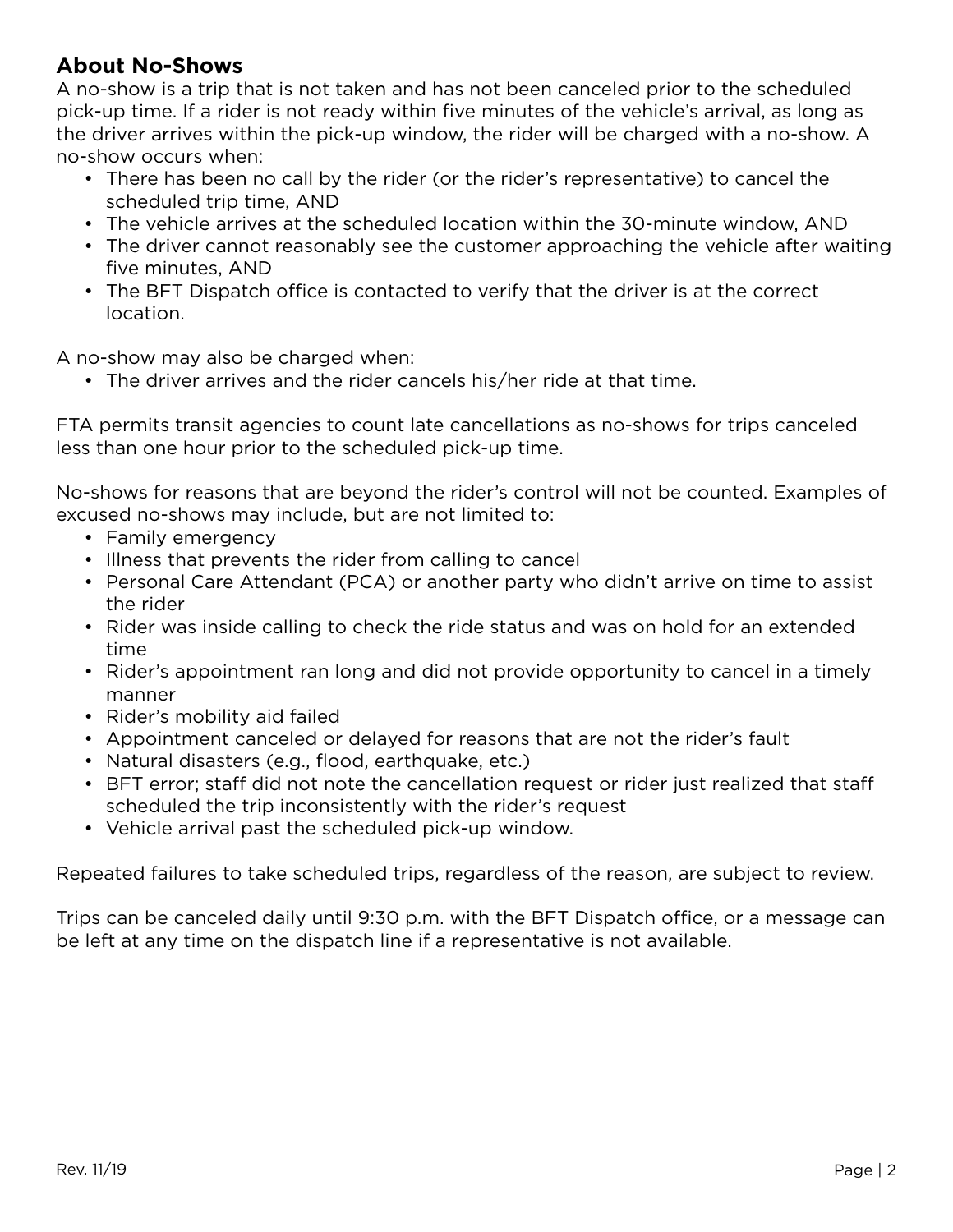No-shows and/or late cancellations are not excused when the trip is not canceled at least one hour prior to the scheduled pick-up time and is missed for one of the following reasons:

- Rider didn't want to travel today
- Rider changed their mind about using the ride reserved
- Rider didn't know that he/she had a ride scheduled or was supposed to call to cancel
- Rider got another ride
- Rider told someone else that he/she was not planning to travel (driver, facility, etc.) or someone else booked the ride for him/her
- Rider does not want to ride with a specific driver or rider, or on a specific vehicle.

# **Pattern & Practice of Excessive No-Shows**

To establish whether a rider has established a "pattern or practice" of missing scheduled trips, BFT must consider the rider's frequency of use of the paratransit service. Three no-shows in 30 days for a rider who uses the service daily to commute to and from work as well as for other purposes, for example, is very different from three no-shows by a customer who schedules only five trips per month. BFT will not use "no-shows beyond a rider's control" as a basis for determining a pattern or practice of missing scheduled trips.

# **No-Show Point System**

#### Point Assessment

If a rider incurs a no-show, the rider will be notified by letter sent to the mailing address on file. The letter will notify the rider how many no-shows have occurred in the last 30 days. If the rider feels the no-show should be excused, they should contact DAR at the reservations phone number as soon as possible.

DAR tracks trip status for every trip booked. Penalty points are assigned as follows:

- 1. No-Show or Cancel at Door = 2 points
- 2. Late Cancellation = 1 point

#### Penalty Assessment

DAR identifies riders who have met the following criteria within a 30-day period:

- 1. No-shows/Late Cancellations at 10% or more of their scheduled trips
- 2. Six or more no-show or late cancellation penalty points.

Riders incurring the penalty assessment, as defined above, are subject to suspension for a reasonable period of time. Repeated violations of this policy will cause the length of suspensions to increase. The following suspension periods shall apply to violations of this policy that occur within a 30-day period.

| Points | Minimum % of Trips | Penalty           |
|--------|--------------------|-------------------|
| -6     | $1\Omega$          | 7-Day Suspension  |
| -12    | 1O.                | 14-Day Suspension |